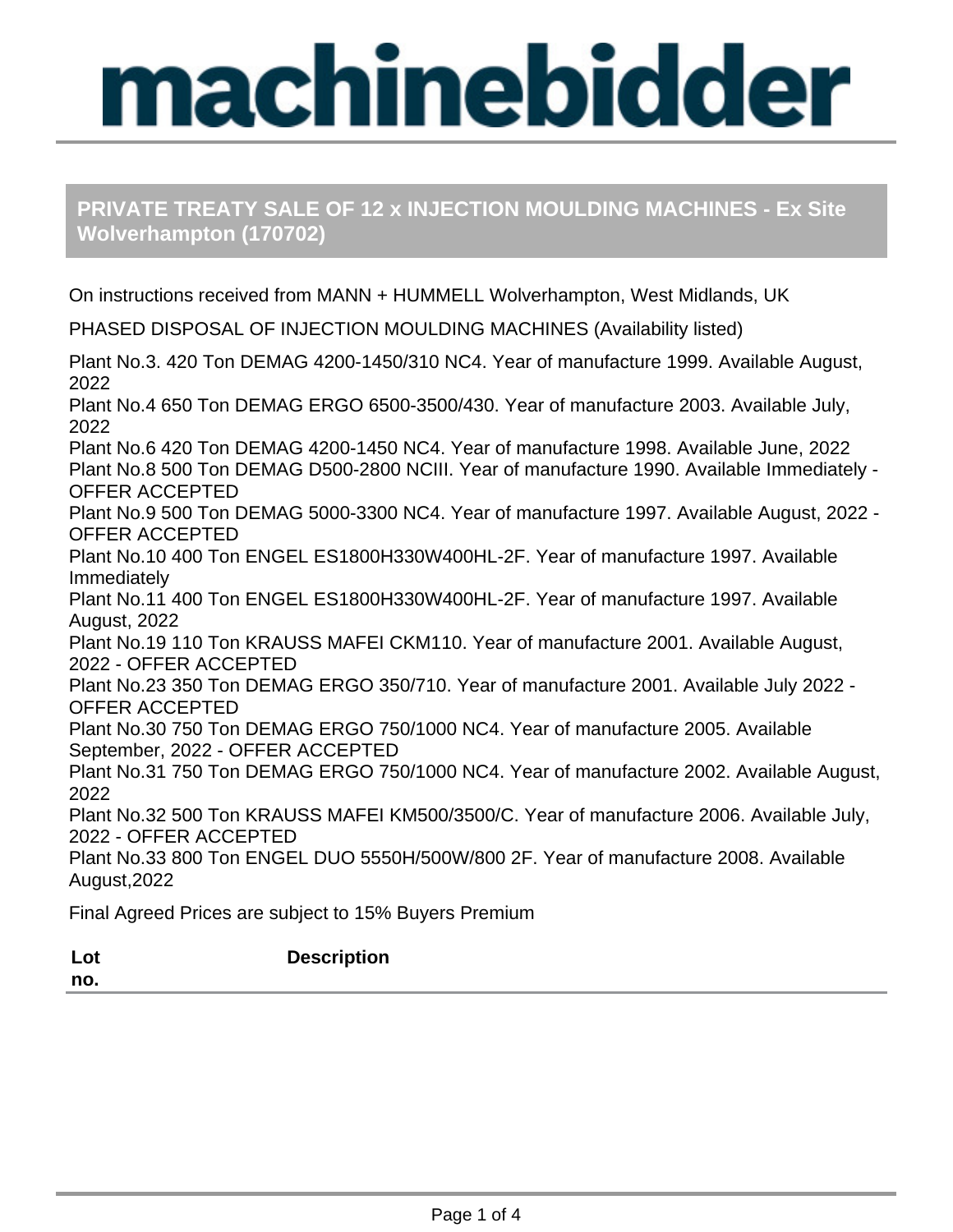**Description**

### **Lot no.**



### 1 **DEMAG 420 Ton Capacity Model 4200-1450/310 NC4 Injection Moulding Machine. Year 1999**

Machine No.3. Model 4200-1450/310 NC4. Serial No.8610158. Year of manufacture 1999.Tonnage 420.Minimum mould height 380mm. Maximum mould height 820mm.Distance between tie bars 800mm x 710mm.Maximum opening stroke 710mm. Maximum shot weight 940 gms. Core pulls 5. Hot runner zones 16.Screw dia.70mm. Robot ...



### 2 **DEMAG 650 Ton ERGO 6500-3500/430 Injection Moulding Machine. Year 2003**

Machine No.4. Model ERGO 6500-3500/430. Serial No.86340002.Year of manufacture 2003.Tonnage 650.Minimum mould height 450mm. Maximum mould height 950mm.Distance between tie bars 1000mm x 900mm.Maximum opening stroke 930mm. Maximum shot weight 1600 gms. Core pulls 5. Hot runner zones 24.Screw dia.80mm. ...



### 3 **DEMAG 420 Ton Model 4200-1450 NC4 Injection Moulding Machine . Year 1998**

Machine No.6. Model 4200-1450 NC4. Serial No.8610098.Year of manufacture 1998.Tonnage 420. Minimum mould height 380mm. Maximum mould height 820mm.Distance between tie bars 800mm x 710mm.Maximum opening stroke 710mm. Maximum shot weight 940 gms. Core pulls 5. Hot runner zones 16.Screw dia.70mm. Robot ...



## 4 **DEMAG 500 Ton Model D500-2800 NCIII Injection Moulding Machine. Year 1990.- OFFER ACCEPTED**

Machine No.8. Model D500-2800 NCIII. Serial No.8270003.Year of manufacture 1990.Tonnage 500. Minimum mould height 400mm. Maximum mould height 880mm.Distance between tie bars 900mm x 800mm.Maximum opening stroke 810mm. Maximum shot weight 1400 gms. Core pulls 4. Hot runner zones 12.Screw dia.82mm. Robot ...



### 5 **DEMAG 500 Ton Model 5000-3300 NC4 Injection Moulding Machine . Year 1997 - OFFER ACCEPTED**

Machine No.9. Model 5000-3300 NC4. Serial No.8621037.Year of manufacture 1997.Tonnage 500. Minimum mould height 400mm. Maximum mould height 880mm.Distance between tie bars 900mm x 800mm.Maximum opening stroke 810mm. Maximum shot weight 1600 gms. Core pulls 4. Hot runner zones 16.Screw dia.80mm. Robot ...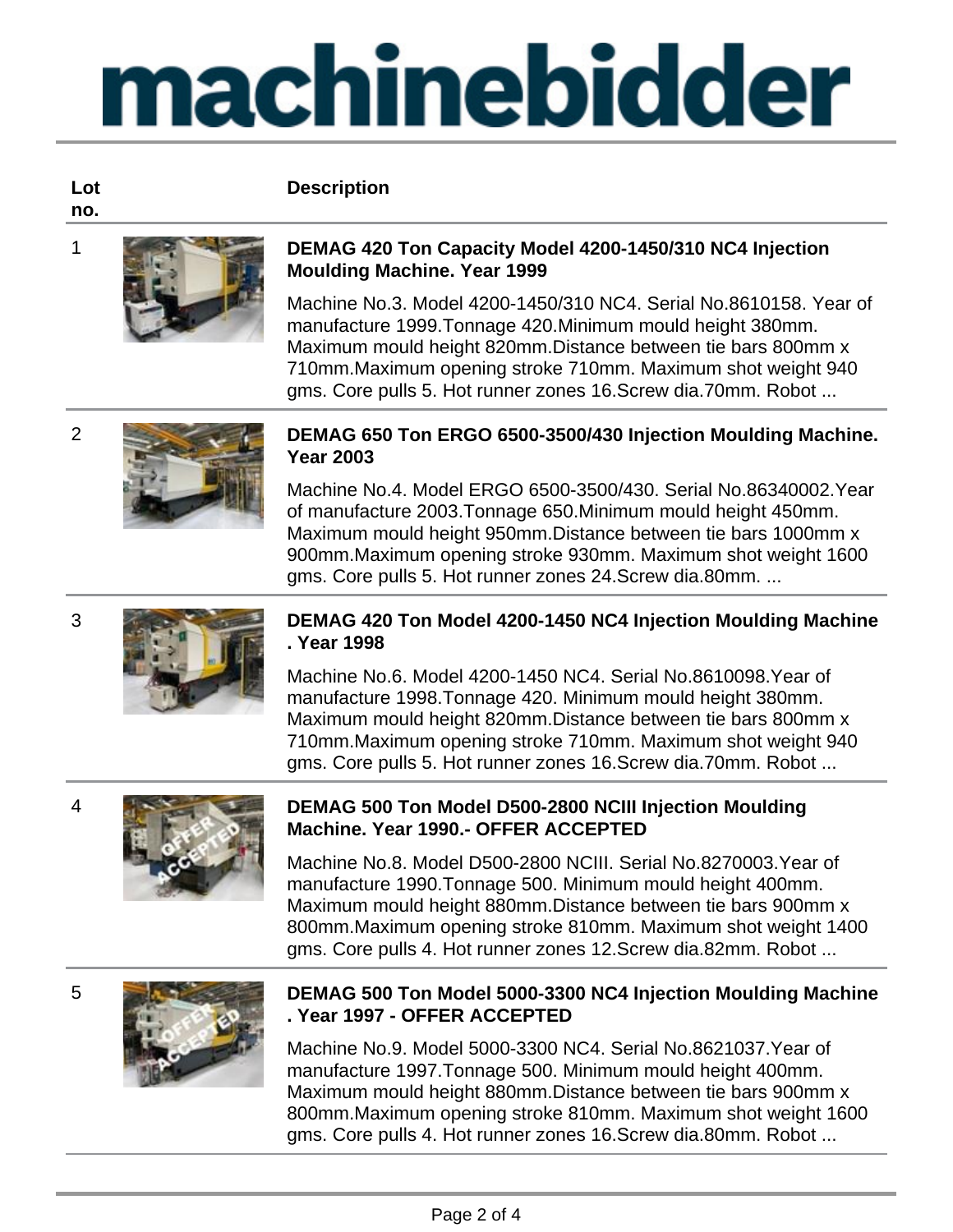**Description**

**Lot no.**



### 6 **ENGEL 400 Ton Model ES1800H330W400HL-2F Injection Moulding Machine. Year 1997**

Machine No.10. Model ES1800H330W400HL-2F. Serial No.30861.Year of manufacture 1997.Tonnage 400. Minimum mould height 350mm. Maximum mould height 950mm.Distance between tie bars 1300mm x 1080mm.Maximum opening stroke 600mm. Maximum shot weight 900 gms. Core pulls 3. Hot runner zones 16.Screw dia.70mm. ...



### 7 **ENGEL 400 Ton Model ES1800H330W400HL-2F Injection Moulding Machine. Year 1997**

Machine No.11. Model ES1800H330W400HL-2F . Serial No.30460. Year of manufacture 1997.Tonnage 400. Minimum mould height 350mm. Maximum mould height 950mm.Distance between tie bars 1300mm x 1080mm.Maximum opening stroke 600mm. Maximum shot weight 900 gms. Core pulls 5 Hot runner zones 16.Screw dia.70mm. ...

$$
\frac{1}{2}\int_{\mathbb{R}^3} \frac{f(x)}{f(x)} dx
$$

### 8 **KRAUSS MAFFEI 110 Ton Model CKM110 Injection Moulding Machine. Year 2001 - OFFER ACCEPTED**

Machine No.19. Model CKM110. Serial No.1141209.Year of manufacture 2001.Tonnage 110 Minimum mould height 300mm. Distance between tie bars 470mm x 470mm. Maximum opening stroke 600mm. Maximum shot weight 142 gms. Core pulls 4 Hot runner zones 4.Screw dia.35mm. No Robot.

See Manufacturers Specification ...



### 9 **DEMAG 350 Ton Model ERGO 350/710 Injection Moulding Machine. Year 2001 - OFFER ACCEPTED**

Machine No.23. Model ERGO 350/710. Serial No.8790479.Year of manufacture 2001.Tonnage 350. Minimum mould height 330mm. Maximum mould height 675mm. Distance between tie bars 710mm x 630mm. Maximum opening stroke 675mm. Maximum shot weight 570 gms. Core pulls 4 Hot runner zones 5.Screw dia.60mm.Robot ...